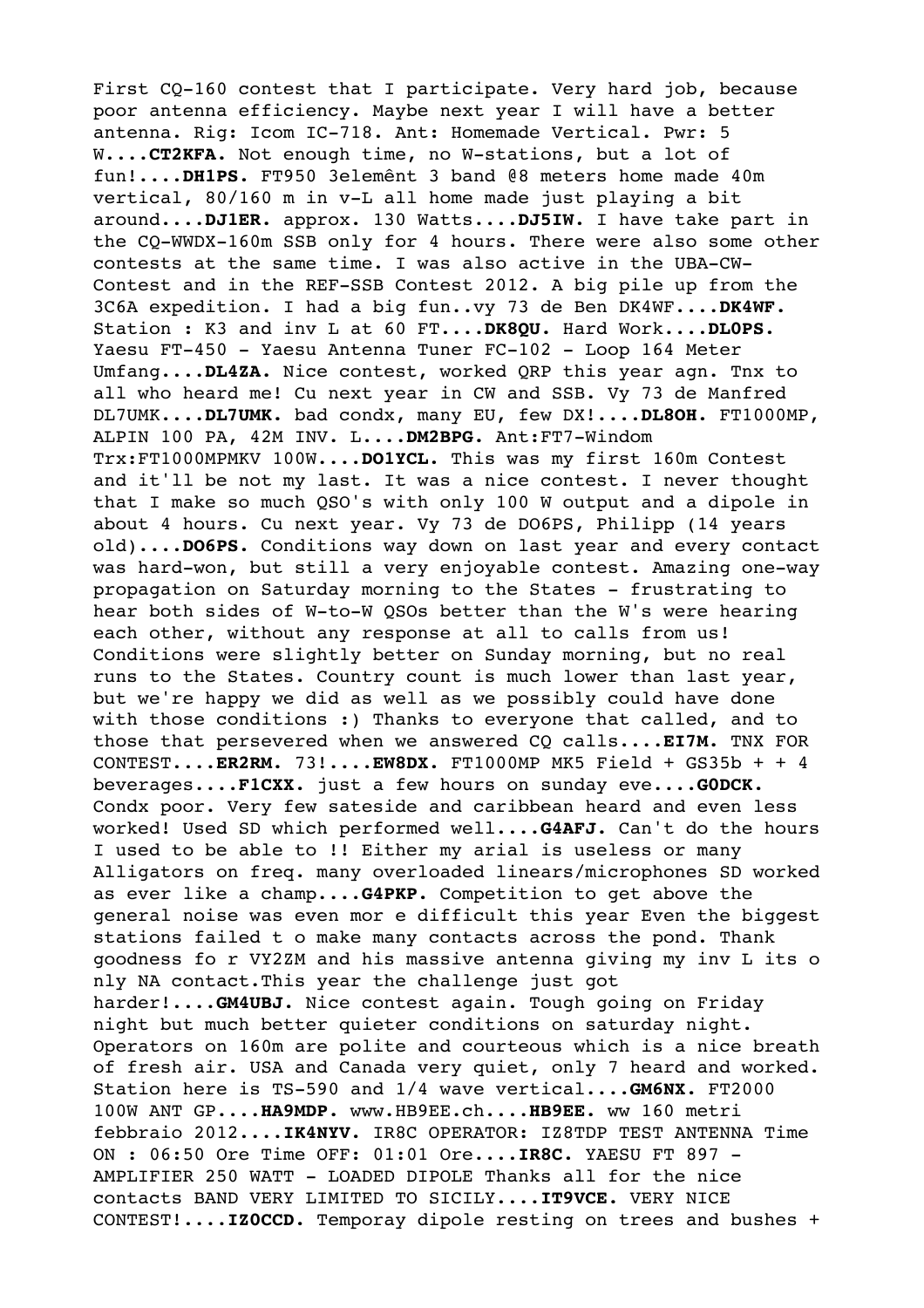top of flagpole....**LA2NTA.** only for some fun :-)....**LX1EA.** RIG(s): ICOM IC-751; ANTENNA(s): INV.V 160m....**LY2OM.** RIG(s): TS-590; ANTENNA(s): Windom....**LY2SA.** Poor 160m antenna and only 100w so pleased to make 100 Qs!....**M0MCV.** 70647 ANTELIAS LEBANON....**OD5NJ.** just operated 136 minutes from the home QTH with a single inv. L, happy to give out a new mult to several stations sorry, did not hear all stations calling due to QRN and lack of receiving antennas....**OE2S.** Kenwood TS570d ANT Double Zeppeln 2x36m 14m UP....**OK1HFP.** THANKS FOR THE NICE CONTEST TRX TS430-80W ANT-G5RV....**OK1KZ.** DX-77E + EDX-2 + 1/2 VS1AA ( cca 20 m long )....**OK1VHV.** IC746, inv. L ant....**OK2BFN.** 90501....**OM2DT.** TRX: YAESU FT-857D PWR 100 WATTs ANT: 41 m LW....**OM4DN.** RIG(s): FT 2000; ANTENNA(s):....**OM6AL.** After putting up 2 beverages about 1,5 months ago and using them succesfully in the CQ160CW, I decided to give it a shot in the CQ160SSB. I recently bought an Orion2 but didn´t have the time to properly set it up in the shack due to QRL. So I planned to do some preparation work before the contest on friday and took a day off ... until 10:30 when my boss called and I was gone for QRL untill 17:00. So plan B had to be pulled out the drawer: use the ´old´ setup: IC-7800. I only had to reconnect the ICOM CT-17 CAT interface to the power supply since I used it´s power cable for something else, but when I did, it went up in smoke :- ( ... Luckily I had a spare: one of these cheap \$15 USB china things, but OK, it saved the day. I had N1MM up and running with my good-old IC-7800 (what a joy to use!), Signalink USB for the voicekeying and ETO 91b for the table-top dB´s. The contest started and I found the conditions to be below avg. I could only work K1LZ and VY2ZM over the pond, nothing else from NA heared. At about 04:00 in the morning, I noticed my amp (ETO 91b) started to do it's own thing and sometimes the power would shoot up to max unwillingly and drop back ... IP showed the same behaviour ... so I switched over to my ACOM1000 which saved the rest of the night. At 04:30 I decided to go to bed because the rate dropped to 10 and my eyelids were getting very heavy. The second night was a bad as the first regarding the conditions. There was even little to hear from the east, compared to normal conditions and due to low rates I went to bed at 01:30 am local time. I woke up at 05:00 to go to the bathroom .. quickly checked the cluster from my iPod on my nighttable (nifty little thing) and due to the lack of NA being spotted from EU, I went back to bed :-) Sunday evening I worked another 50 stations or so to end with 502 QSO's in the log. That's about 100 less than last year and is somewhat disappointing. But if there are no conditions, that's that way it is. Let's hope for better conditions next year! 73 Frank ON9CC....**ON9CC.** Just spend some time inbetween things and tried to wake up in time. Tried to.. First TC contact with eastcoast on 160 on low inv L....**OT1S.** Very nice contest; we did set up the inverted VEE but did not succeed in working multi US Station. Only one stations was worked in the early sunday morning. Next time better. 73 Jaap....**PA3DTR.** General DX Log....**PA3MET.** TNX QSO in CQ 160m SSB Contest 2012....**RA1AKR.** GOOD CONTEST....**RA4HBS.** 73!....**RA6XB.** I have observed all competition rules as well as all regulations established for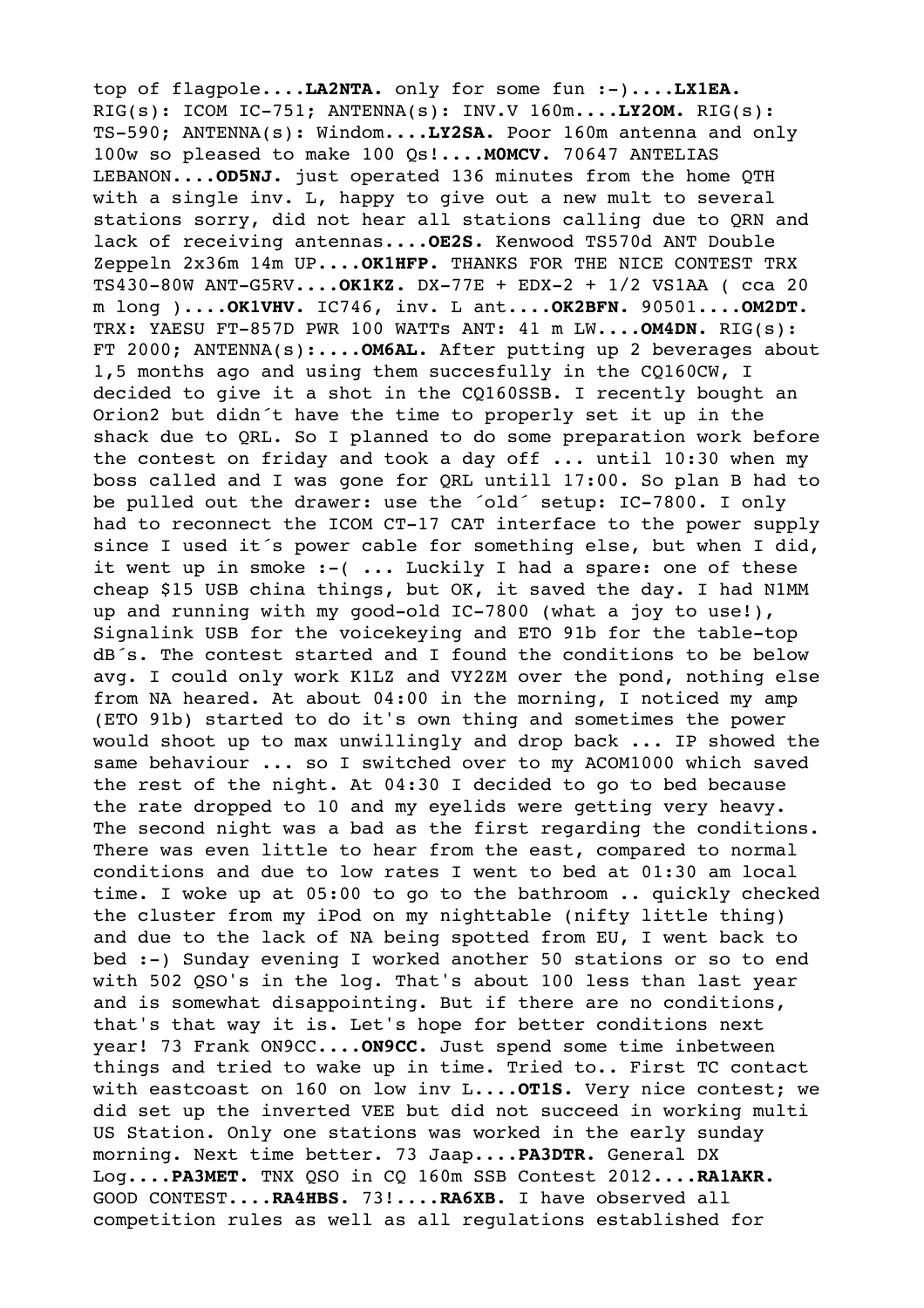amateur radio in my country. My report is correct and true to the best of my knowledge. I agree to be bound by the decisions of the Contest Committee....**RD4HD.** TNX for technical support to Eugene, OH5DA/RK3AD....**RL3A.** 309366....**RN3ZJJ.** SOSB....**RN4AA.** Thank you for the contest....**RN4ACX.** GOOD CONTEST....**RN4HJQ.** RIG: HOME MADE < 5 WATTS ANT: DIPOLE....**RO5O.** TNX, 73!....**RV9WND.** Icom 706 power 5 watts, Ant LW 120m....**RW3AI.** tnx all 4 qso ant=vertical pwr=1W....**S52FT.** FT1000MP, TL922,....**S57C.** Royal Swedish Navy Communication Center, using an IC-765PRO and a heavy duty dipole about 8 meter over ground. QTH in south east arcipelago outside the capital Stockholm. Many thanks for the good HAMspirit!....**SL6BE.** RIG:FT-950 PWR:4 ANT:Long Wire 50m....**SP4LVK.** Alinco DX70TH - 100W TX Antenna - Inverted  $L + 36$  radials RX Antenna - Beverages: 114m NW, Reversible 176m W-E Laptop Dell....**SP5CJY.** FT2000 GP-LW....**SP9BGS.** Plik utworzony programem "Cabrillo Generator v.2.1.9" - (c) SP7DQR....**SQ5OVL.** ANTENNA VERTICAL CAPACITY TOP HAT 13 M. HIGH, 15 BURIED RADIALS....**SQ8NZB.** Vertical antenna 15 m toploaded Auto tuner 5M2 by SV1NL Elecraft k2/100....**SV1GRD.** Fine dx....**TF3SG.** 73!....**UA3OQ.** TNX CONTEST....**UA4NDX.** 73....**UA4UT.** TNX for TEST!....**UA9XBJ.** 100W LONG WIRE....**UR5LAK.** 73!....**UY8IO.** K2, 1/4 wave wire....**VA3RKM.** Friday night was very busy, but high winds snapped the Inverted L wire that was in the trees. Could not operate too late. I fixed the antenna but Saturday night propagation was very poor with a solar storm on the way. Did not hear any EU and even US prop was poor. I packed it in at 1:30PM Local....**VE1ZA.** Thank you for this great contest. Propagation was not terrific but the operators reached were. FT-950 + AL-811H + AT2K....**VE2EZD.** Lot of static!....**VE2UMS.** Another fun CQ Contest. We improved our score over last year, even though on the second night it seemed as if everyone was a dupe. No snow storm like last year, even though we did have big wind and some snow. One of our operators had his bus turn sideways on him before he came out to help us in the wee hours of the second morning. Also one of the ops came at 4 am to operate till the band went dead. A part time effort for many of our operators but thanks to all and especially to those that persevered for the whole contest. Thanks to everyone that worked us and especially those that stayed in there when we had trouble hearing. A very busy contest with not much band to get a spot to call CQ. Like I said, a fun time for all 73 Rick VE3BK....**VE3DC.** I used a TS940 and the Mobile Screw Driver I built in the contest.Great signals with little QRN during the contest made it lots of fun.Tnx to all involved --- VE3EDY ---....**VE3EDY.** Horrible conx 1st day RX vertical array 20-30dB over 9 noise all time some beverages S8 noise dipole in and out usable my ears really stressed many thanks to all who called and to the EU's who came high in band thanks....**VE3PN.** I was only able to spare 4 hours but I enjoyed the time. Thank you to the organizers....**VE6ECK.** On: 1) 2200z-1100z 2) 1930z-1107z 3) 2040z-2200z = 30 hours....**VY2ZM.** ROOKIE....**YP6Z.**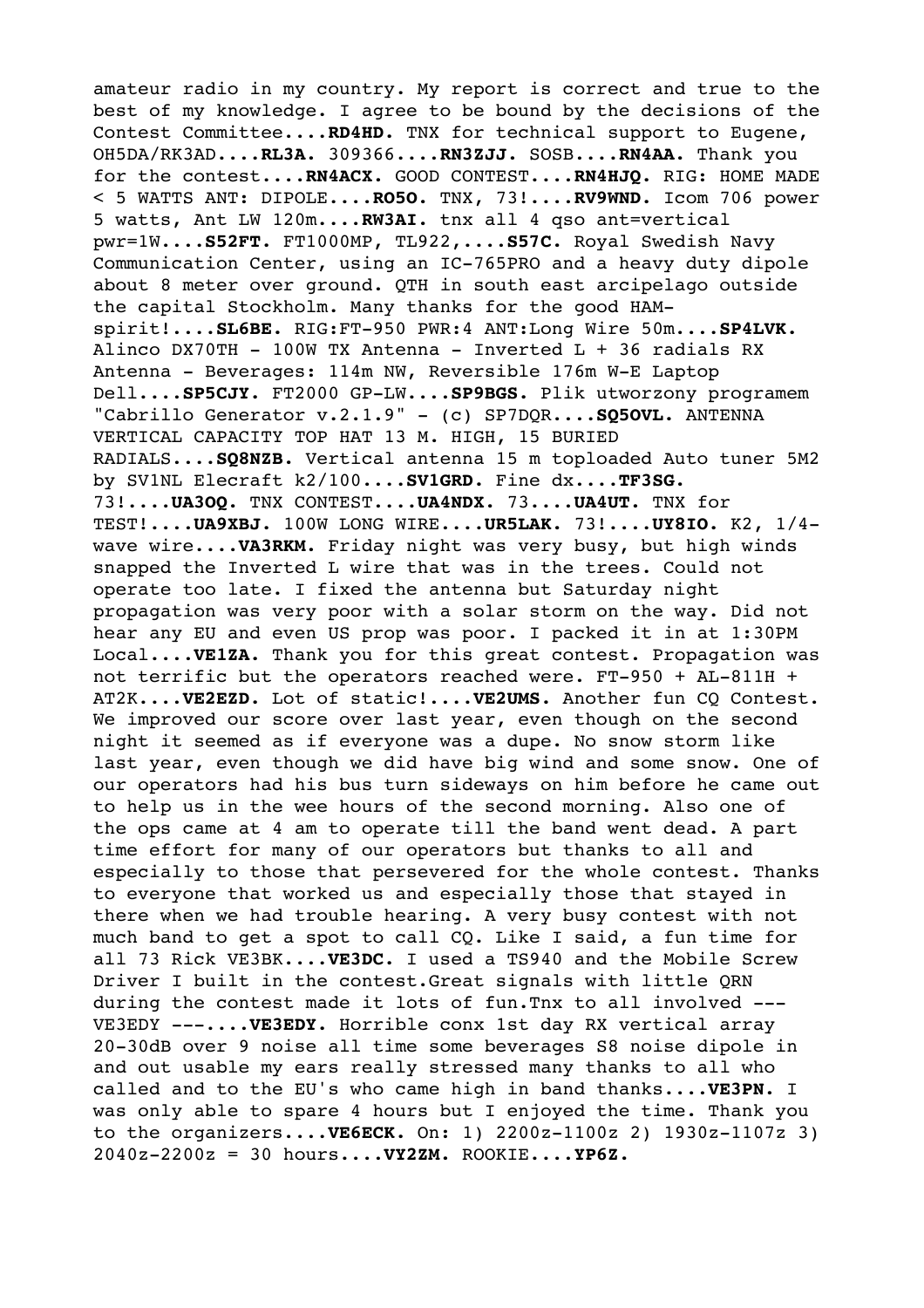Great conditions, had a lot of fun. 73 Ron....**AB0YY.** I enjoyed making a few QSO's in the contest but I would like to work on a better antenna....**AC0XR.** LOT lack of time plus noise blanker at max. Sorry for those who called and I just couldnt pull out. Still trying to get line noise fixed here. Maybe someday..Worked KQ0C Ash, W0RPX Carl, K0YW Bruce, KO7X Allen and others from Colo and GMCC. Just couldnt do two nights worths. God Bless to all PTL bill K0UK....**K0UK.** Always nice to hand out "Mississippi!"....**K2FF.** "Band conditions were very difficult for QRP (5 watts)."....**K3TW.** Had a lot of fun. Good phonetic exercise for using my new call in the upcoming big contest....**K4ZS.** Operated Field Day style and had a blast!....**K5GDX.** Easterners had trouble hearing first night. I was regretting being QRP. But they heard much better second night....**K5RX.** Condx were terrible. High QRN levels not many stations he ad....**K7OVG.** This was my first CQ 160 Meter SSB contest....**K8JTD.** LOCATION WEST VIRGINIA....**K8WT.** Operated mobile again this year from Santa Fe, NM with 100 watts and new Scorpion screwdriver antenna. Band really had lots of stations. A very good chance to make lots(61) of 160m contacts(30 sts./prv.) 73, Fred, K9GAJ/M....**K9GAJ.** Dipole didn't pick up much West Coast. CQ-160 ALWAYS lots of FUN. Missed a few stations who did not have their receive antenna listening in midwest 'direction.'....**K9IDQ.** My first 160 contest, and first time on 160. Homemade dipole. Lots of fun....**KB0MQX.** Operated in IL....**KB9SKW.** Rough Saturday with lightning noise; better Sunday but not exceptional. Fun but challenging and exhausting with 90 watts....**KD3HN.** Lots of band noise this year. Noticed more MT stations active. Only "heard" one FM5 station outside USA - none others (save VE/XE's) - need more watts I'm thinking! Could not contact with New England stations this year... Will be back next year - a fun contest!.... KD7DCR. This was my first CQWW 160 SSB TEST...I had a blast! Thanks to all the Qs and patience shown during the TEST. I need a 160 "listening" antenna by Christmas 2012 for the next TEST in 2013 ;-) 73 de Roy KE5FXE....**KE5FXE.** Had fun but band was better for cw contest, no sevens this time....**KE8UM.** K-2 160m dipole 5w input....**KE8UN.** Great contest, lots of fun, wonderful operators, and I need better antennas!....**KF7TY.** The band was real funny Fri. nite.A lot of qsb and echoes. Sat nite the band sounded better but no dx .Only heard a few Mega stations work EU.Very hard to get Carribean this time.Only HI and AK missed for WAS.Thanks to all who heard my 100w on an Inv. Vee.73 til next time Mark KI0I....**KI0I.** No W1's, S9+ noise level....**KI7M.** fun but band not open like last year!!....**KK4RV.** Improvements over last time was more 'BIC' time, plus moving apex of Inverted-L up the tree to 70' with the 'L' end more horizontal. Better routing through the trees is a spring/summer antenna project. No room for directivity or beverages on city lot, so this may be as good as it gets!....**KU4V.** Tuff with 100 watts and dipole....**N0UY.** NOISE NOISE NOISE QRN QRN SNOW STATIC NO MATTER WHAT ANTENNA I USED SORRY TO THOSE WHO CALLED I TRIED....**N2BJ.** Murphy struck in the form of thunder and lightning this year! After only 2 minutes into the contest, a heavy thunder storm forced us to take our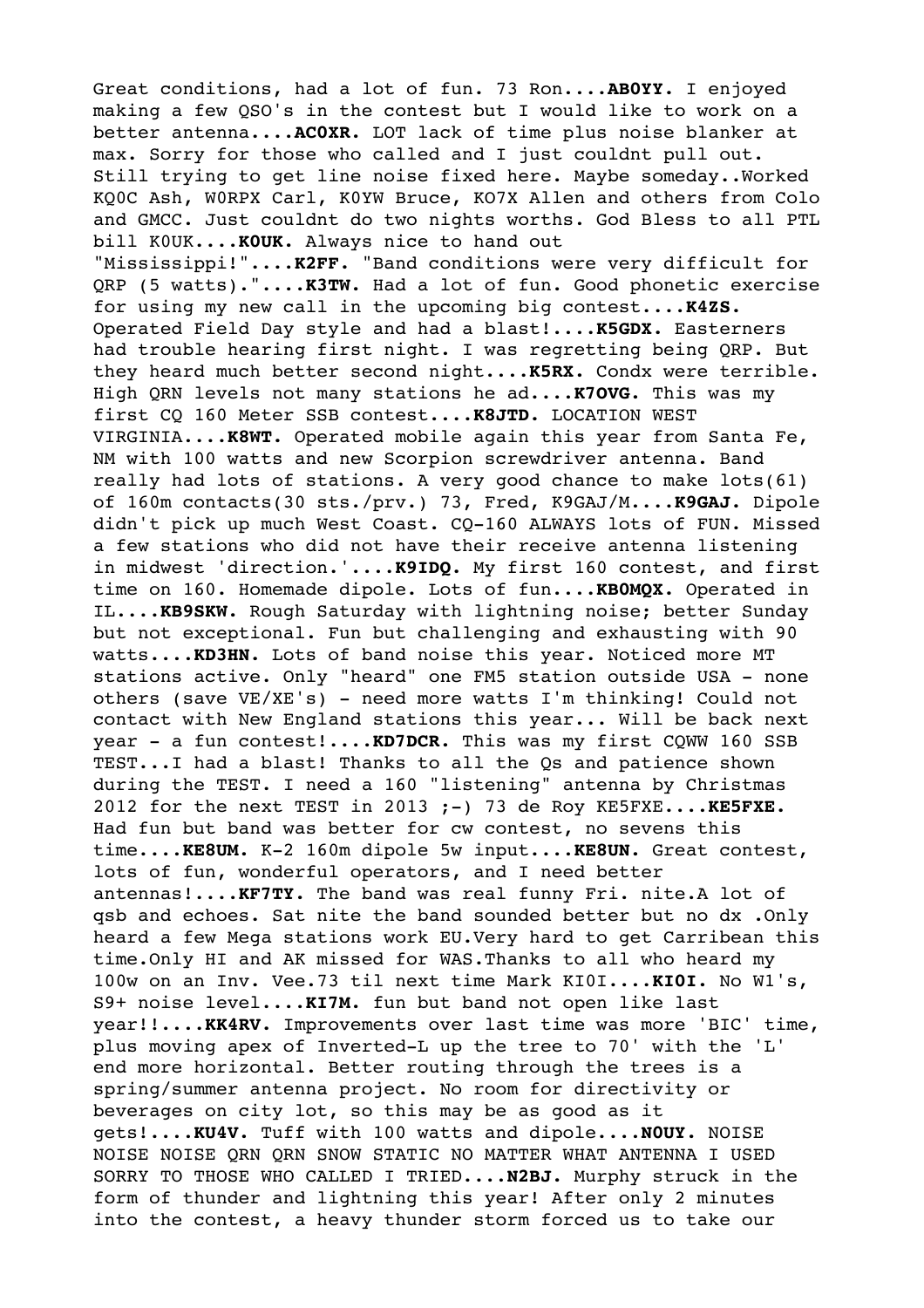first "off" time a little EARLY!....**N2CW.** Check Log ONLY....**N2ESP.** I didn't spend a lot fo time operating this year but I thought the band conditions were terrible....**N2HMM.** Nice conditions Saturday night, noise was lower....**N3FP.** Very high (S9) levels of static on Friday night made hearing anyoone difficult times. Mercifully, conditions were better Satuirday night, but still made fewer mults than a year ago, with a coreesponding lower score....**N3HBX.** Struggled making contacts Band conditions....**N4DXY.** THANKS TO TOM, W8JI, FOR ALLOWING ME TO INVADE HIS FARM ONCE AGAIN. WHAT AN UNBELIEVABLE TIME OPERATING FROM HIS TERRIFIC STATION. CONDX WEIRD ON FRIDAY NIGHT BUT MUCH IMPROVED ON SATURDAY NIGHT BUT STILL WAY BELOW LAST YEAR...THANKS TO ALL WHO MADE IT INTO THE LOG AND ALL WHO TRIED....**N4PN.** Unassisted. Not even a single peek....**N4VA.** Promote more time to operating. Put up a better Antenna System....**N6XT.** Propagation seemed quite spotty both nights with somewhat more rapid QSB than I've seen before. Great time though and thanks for all the Q's....**N7KQ.** cq160 contest....**N8GEO.** Made a lot more contacts than I thought I would. Low power, low hanging inverted L, vertical for 35 feet, then zig zagging around my back yard down to 10 feet off the ground 140 feet later, makes for tough operating! Never heard any DX, but heard a lot of east coast stations working DX. Worked 42 states, and 3 VE, 12, 5 pointers YEAH!Kept the Icom 756ProIII tuner working hard as I worked from the bottom of the band to the top many times. Had fun. Always enjoy contesting on 160. You never know what the band will bring. 73, Gene N9TF....**N9TF.** 308 QSO's 52 mults, 10 hrs....**N9UY.** Got on for a short while with my 100w into my 80 meter wire. Was amazed how many people heard me....**NF4A.** Enjoyed the contest....**NR8R.** Great conditions from 8th Call Area this year. Band seemed quieter than this past week. Hard to hold a frequency down low just running low power. We seem to get pushed around a bit. K9AY loop in this years test really worked well. Flex 5000, using 165' Inverted L with remote MFJ-998 tuner....**NT8Z.** Worked from the Oro Valley, AZ Police EOC....**W0HF.** Portable operation on vacation in Zephyrhills, Fl....**W1CCE.** Station used: K1TTT, Peru, MA. Noise was horrid! Where was Europe? But, had fun....**W1EQO.** My first CQ 160 SSB contest. I enjoyed it but I should have planned to stay up later at night....**W2GPS.** If you like to listen to QRN, first night was great!....**W2TZ.** Thanks for sponsoring, organizing, and administering this event....**W4JHU.** It was lot of fun. Somewhat frustrating on 160 with low power fighting the noise but the challenge was lot of fun....**W4TKI.** All previous uploads were incomplete or had errors. Please use this upload....**W5ADD.** First 160M SSB contest. Finished adding a 160M mod to my Hustler 6BTV trapped vertical Friday afternoon just before the contest started. In the test, heard many signals that were +40 into my rcvr but they just didn't seem to hear me even running 600W PEP. Maybe that's just 160M for you. But I guess the 160 mod works with 29 states from coast to coast, 4 VE provinces, XE, ZF and KP4 worked in the test. Had lots of fun just doing search and pounce and seeing what the new antenna configuration would do. I'll be back next year....**W5DQ.** Operated early Saturday Morning